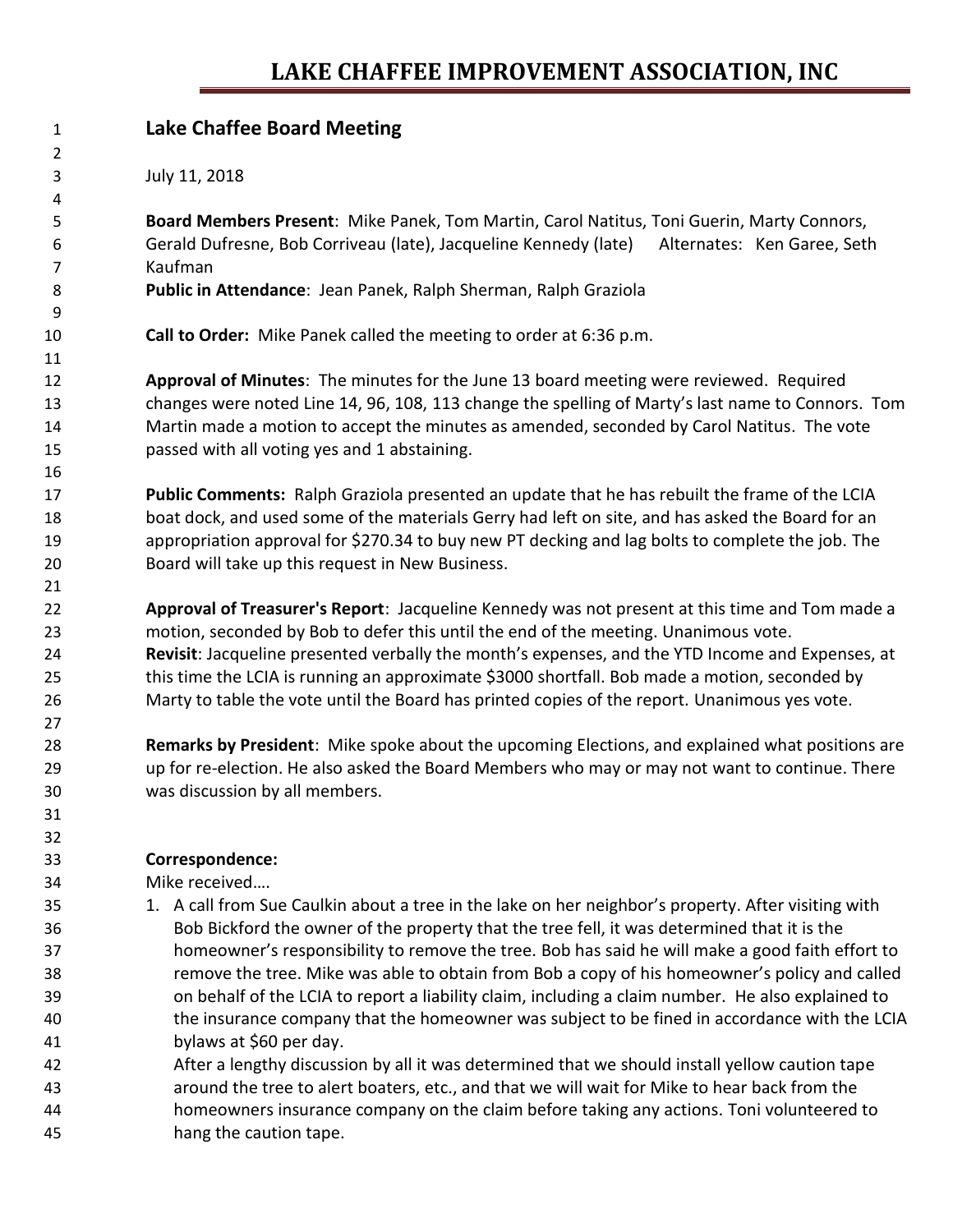### **LAKE CHAFFEE IMPROVEMENT ASSOCIATION, INC**

| ۰. |
|----|
|    |

#### 

#### **Chairperson's Reports:**

**Boat Launch and Boat Dock**: Gerry reported the Boat Launch was mowed.

- **Constable**: No problems have been reported.
- **Beaches**: Jean Panek stated that both beaches have had the sand roto-tilled. The leaves have been removed from Main Beach. Swim rope buoys were installed at both beaches by Toni, Bobby, and Andrew Guerin and Mike Panek. The garbage can and trash was removed from Main Beach. Two orange stakes were put near the stumps at Mothers beach to alert drivers that they are there. Mothers Beach neighbor Aaron was going to remove the large rocks on the shoreline. We still have a ladder to be installed at Main Beach, and have had no luck finding a vendor for the gate. Ralph
- Graziola volunteered to call a company he knew.
- **Environmental Chairperson**: Ralph Sherman advised that he pulled the water sample, and that all results came back in the acceptable levels. The results were to be posted on our website.
- **Hall:** No report, we believe the Hall was rented again, and will look for confirmation from Kathy. **Fund Raising:** No report
- **Dam**: No report
- **Road Chairperson:** Mike reported that the road brush removal has been completed, and that the road work has begun. This was verified by several Board members.
- **Tax Collection:** Tom Martin is waiting for some information to continue his pursuit of past due taxes.
- **Website:** No report

 **Old Business**: Toni presented her findings after doing a lengthy study and contacting the State DEEP about the geese, she also had discussions with Dan Radcliffe about the permitting process for addling the goose eggs next cycle. She will continue to investigate all methods of getting the situation with the growing number of geese under control.

- Tom had said he chased several people from the Beach drinking, and loitering during the 4<sup>th</sup> of July holiday.
- Tom also stated he saw a go cart and golf cart on association roads.
- There was discussion about the float at Mothers beach that has a slide attached to it. It was stated that it is supposed to have a NO Trespassing sign attached to it. There was a discussion about the possibility of modifying Lake Ordinances concerning floating docks. The Board will look into that possibility. Bob will call Mark Glass our insurance broker to assess what the LCIA could be liable for.
- 

- **New Business**: The Board discussed the By Laws, with respect to violations occurring around the Lake and will look to determine where these violations are occurring and how to better patrol these 84 issues going forward in an effort to make the Lake Association the best it can be for all. Gerry will take a patrol of all the streets to compile a list of said violations.
- 87 It was stated that we should seek volunteers to be on the Audit Committee for the YE at the next Annual Meeting.
-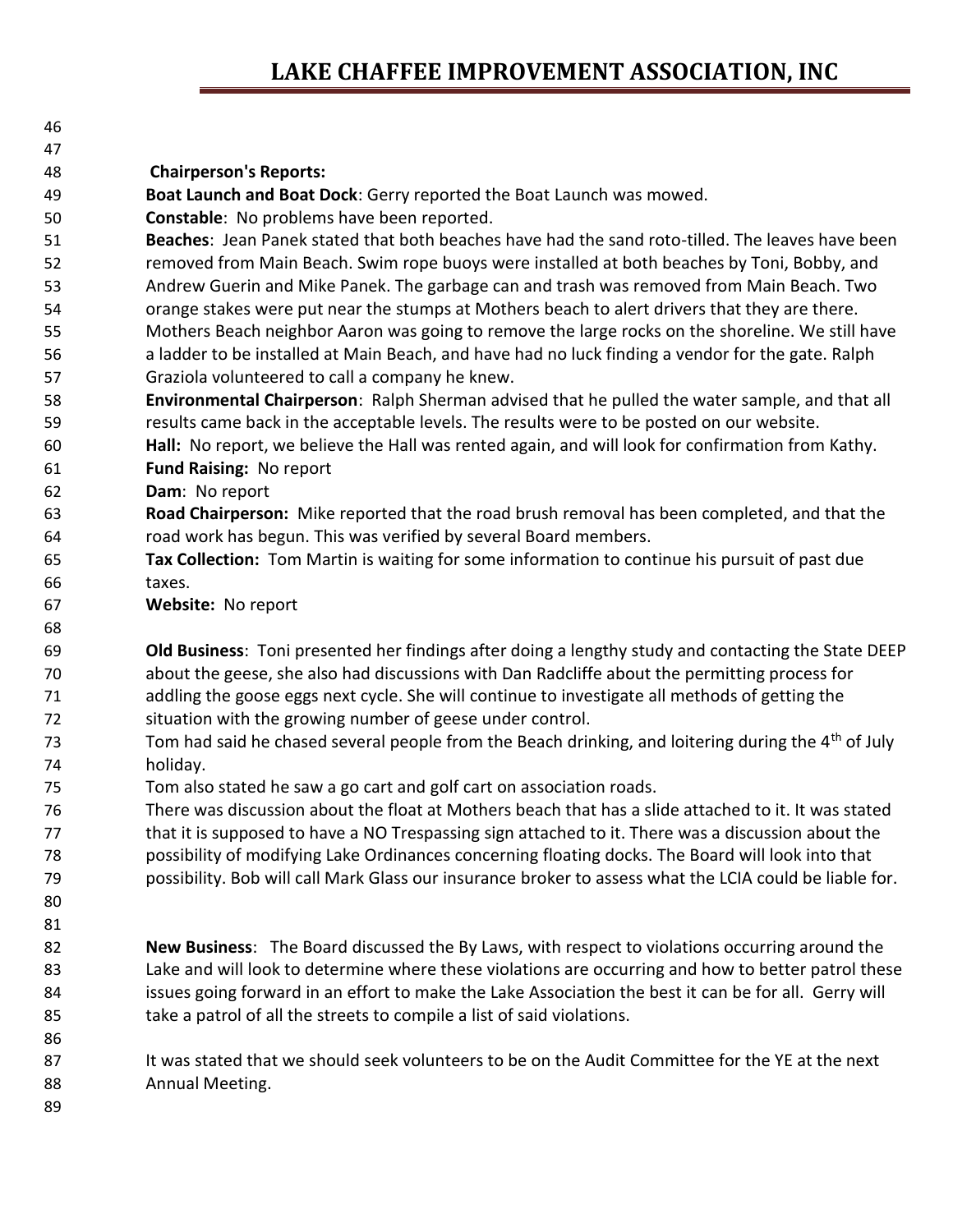### **LAKE CHAFFEE IMPROVEMENT ASSOCIATION, INC**

- At this time Bob made a motion, seconded by Marty for the Board revisited the Treasurers 91 Report...Unanimous Yes vote......see above.
- 
- **Adjournment:** Bob Corriveau made a motion to adjourn, seconded by Tom Martin. The meeting adjourned at 8:30 pm.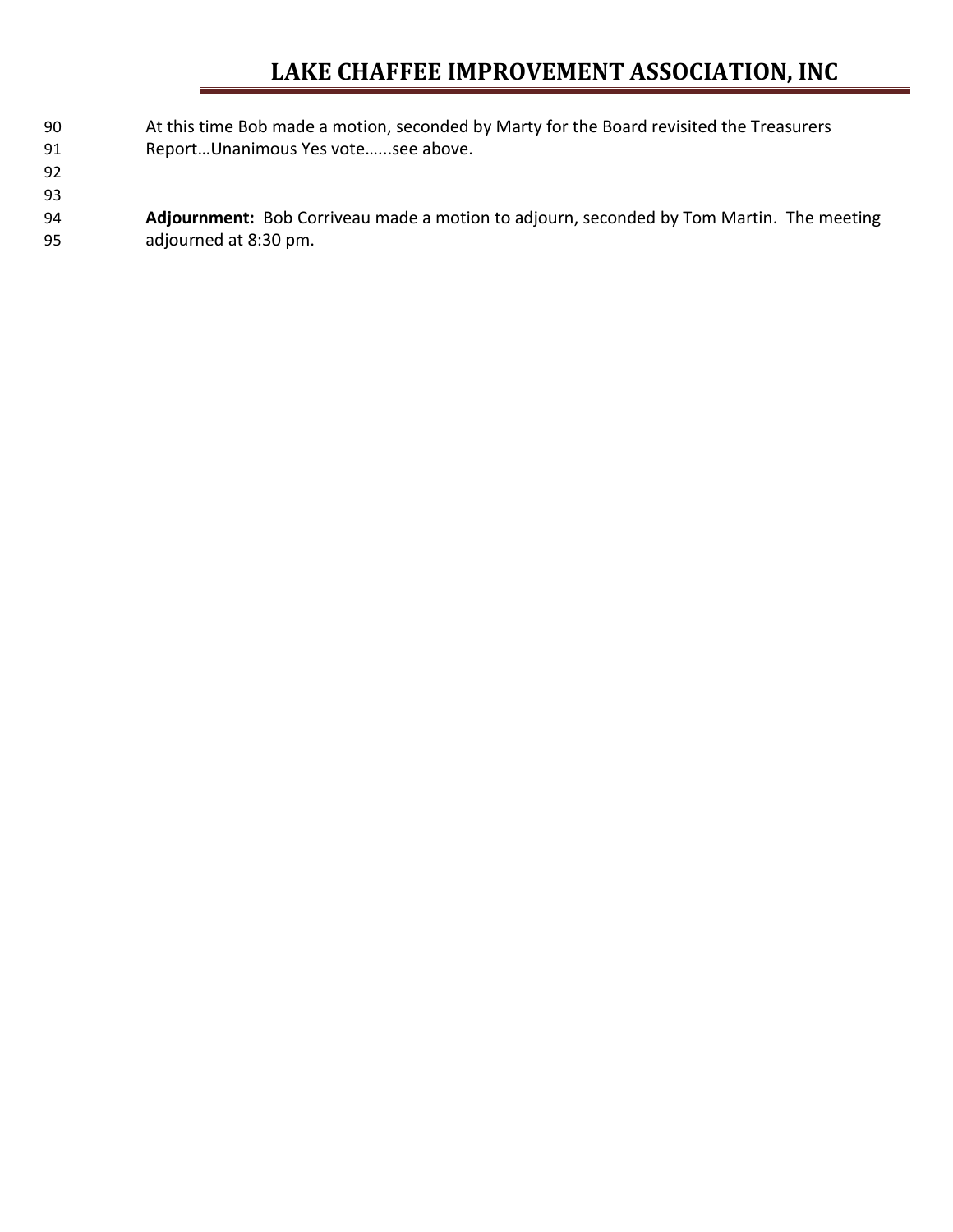### **LCIA SUMMER MEETING**  $\frac{-1}{5}$  -  $15 - 2018$

## PLEASE PRINT LEGIBLY

| <b>NAME</b>                       | <b>MAILING ADDRESS</b>    | <b>LAKE CHAFFEE</b><br><b>ADDRESS</b> | <b>Email Address</b>        |  |  |  |
|-----------------------------------|---------------------------|---------------------------------------|-----------------------------|--|--|--|
| Kathy Little                      | 42 Circle DR Ashford Same |                                       | KLittlect@gmail.com         |  |  |  |
| JEAN PANEK                        | 20 VICW POINT DR          |                                       |                             |  |  |  |
| MILE PANEL                        | 18 VIEW POINT DR          |                                       |                             |  |  |  |
| <b>KEN GAREE</b>                  | 10 ARMITAGE CRT           |                                       |                             |  |  |  |
| JERRY DUFRESNE                    | 87 LAKEVIEW DR.           | SAME                                  |                             |  |  |  |
| Path Munsic                       | 8 oak Druc                | Same                                  |                             |  |  |  |
| Lie Provenely                     | 4 Oak Dr.                 | Same                                  |                             |  |  |  |
| belaka Rope                       | 18 Pero Both The          |                                       |                             |  |  |  |
| KR Radde                          | 20 Progente               |                                       |                             |  |  |  |
| Toni Guerin                       | 55 Lakaren Dr.            | Same                                  |                             |  |  |  |
| Sharon Apostol                    | 121 Lakeview Dr           | Same                                  |                             |  |  |  |
| SEDY KAVENN                       | 146 FOUR MELERO           | 15 ANJOUN DRIVE                       | SETTIA. KANFRANCO<br>GMTL.C |  |  |  |
| LATST HORTFORD, CT<br>$ObI\cup P$ |                           |                                       |                             |  |  |  |